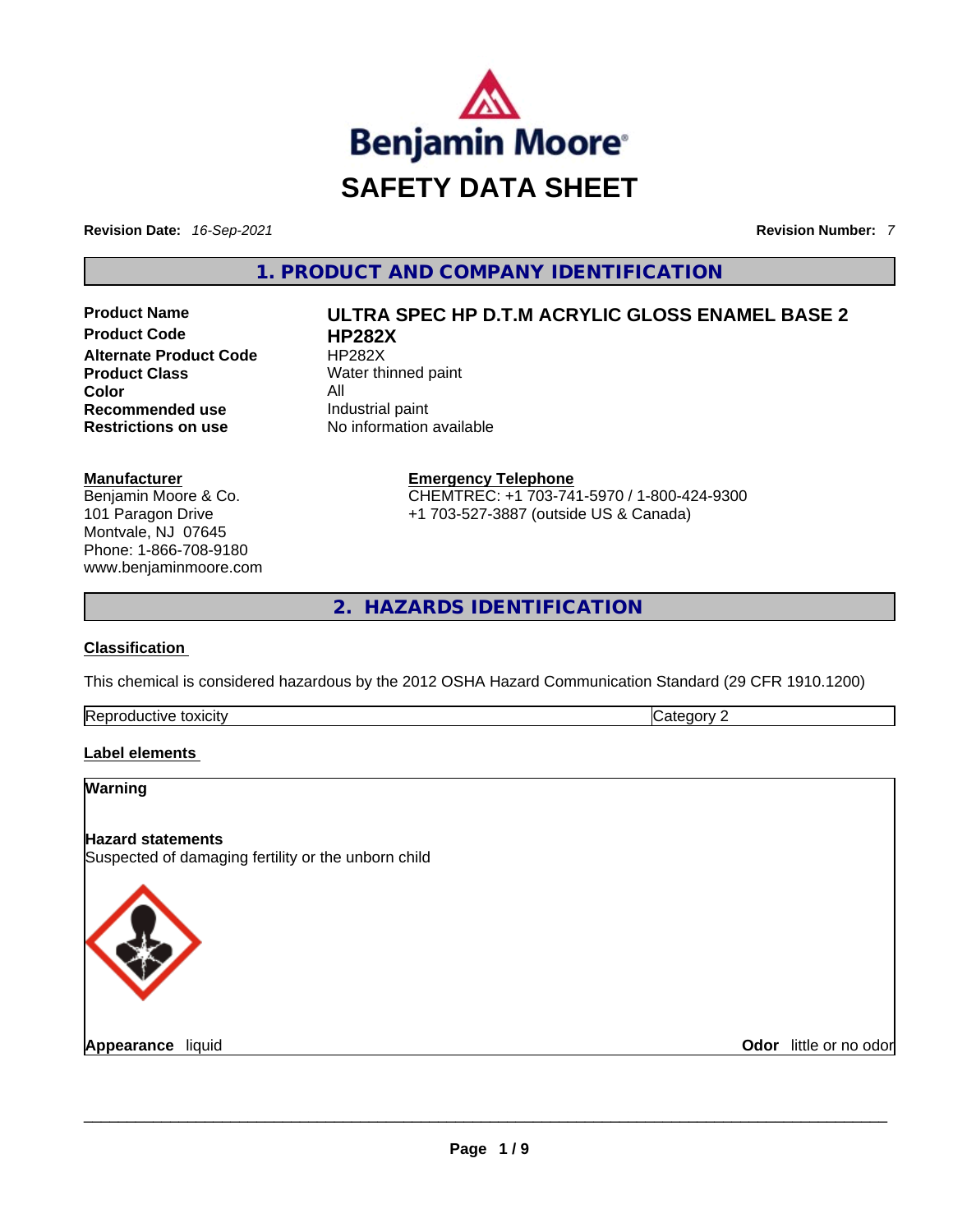### **Precautionary Statements - Prevention**

Obtain special instructions before use Do not handle until all safety precautions have been read and understood Use personal protective equipment as required

### **Precautionary Statements - Response**

IF exposed or concerned: Get medical advice/attention

### **Precautionary Statements - Storage**

Store locked up

#### **Precautionary Statements - Disposal**

Dispose of contents/container to an approved waste disposal plant

### **Hazards not otherwise classified (HNOC)**

Not applicable

### **Other information**

No information available

 **WARNING:** This product contains isothiazolinone compounds at levels of <0.1%. These substances are biocides commonly found in most paints and a variety of personal care products as a preservative. Certain individuals may be sensitive or allergic to these substances, even at low levels.

### **3. COMPOSITION INFORMATION ON COMPONENTS**

| <b>Chemical name</b>                          | CAS No.    | Weight-%  |
|-----------------------------------------------|------------|-----------|
| Titanium dioxide                              | 13463-67-7 | $10 - 15$ |
| 2,2,4-trimethyl-1,3-pentanediol diisobutyrate | 6846-50-0  |           |
| Zinc phosphate                                | 7779-90-0  |           |

### **4. FIRST AID MEASURES**

| <b>General Advice</b>                            | If symptoms persist, call a physician. Show this safety data sheet to the doctor in<br>attendance.       |
|--------------------------------------------------|----------------------------------------------------------------------------------------------------------|
| <b>Eye Contact</b>                               | Rinse thoroughly with plenty of water for at least 15 minutes and consult a<br>physician.                |
| <b>Skin Contact</b>                              | Wash off immediately with soap and plenty of water while removing all<br>contaminated clothes and shoes. |
| <b>Inhalation</b>                                | Move to fresh air. If symptoms persist, call a physician.                                                |
| Ingestion                                        | Clean mouth with water and afterwards drink plenty of water. Consult a physician<br>if necessary.        |
| <b>Most Important</b><br><b>Symptoms/Effects</b> | None known.                                                                                              |
|                                                  |                                                                                                          |
|                                                  |                                                                                                          |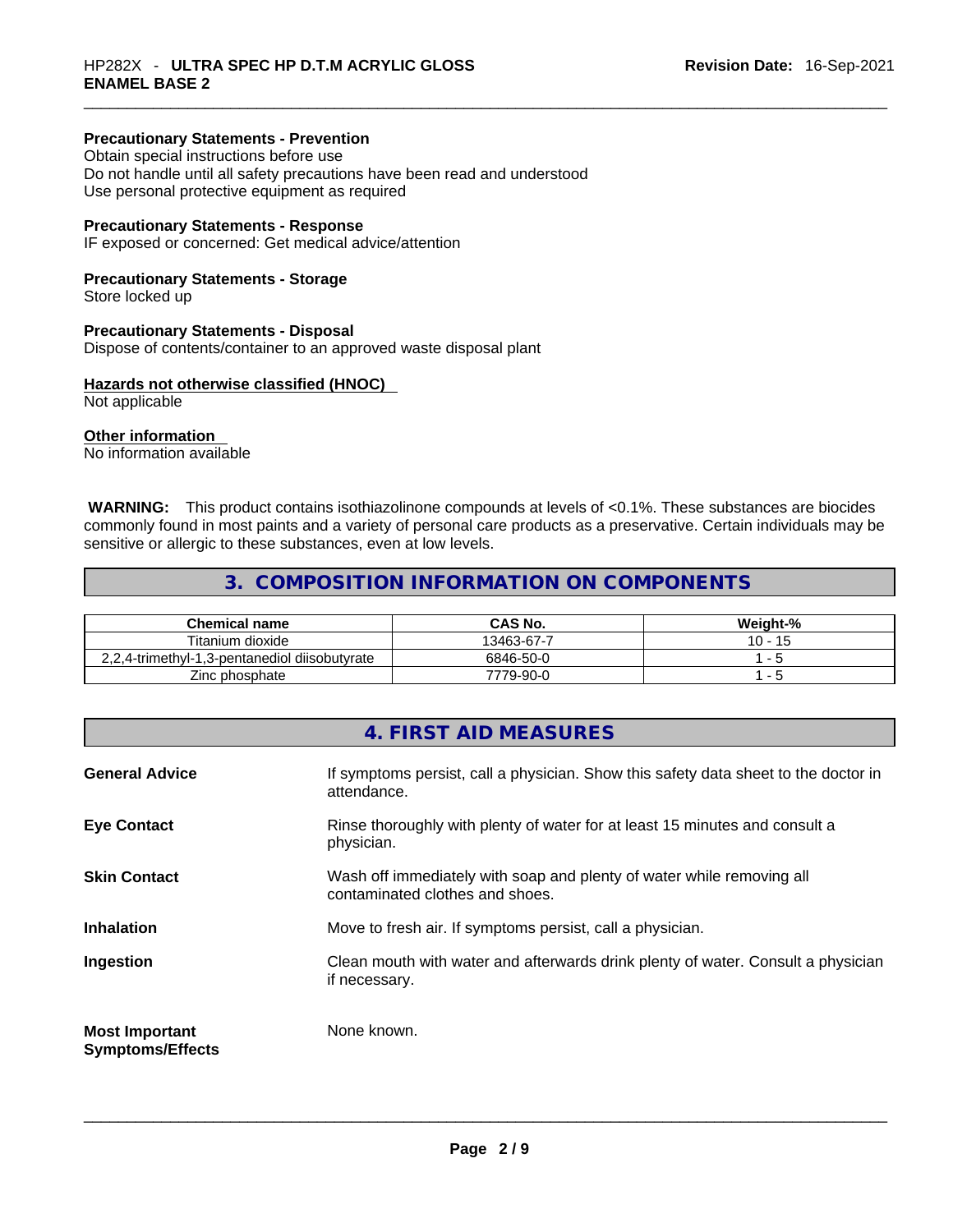| <b>Notes To Physician</b>                                                        | Treat symptomatically. |                                                                                                                                              |  |
|----------------------------------------------------------------------------------|------------------------|----------------------------------------------------------------------------------------------------------------------------------------------|--|
|                                                                                  |                        | 5. FIRE-FIGHTING MEASURES                                                                                                                    |  |
| <b>Suitable Extinguishing Media</b>                                              |                        | Use extinguishing measures that are appropriate to local<br>circumstances and the surrounding environment.                                   |  |
| Protective equipment and precautions for firefighters                            |                        | As in any fire, wear self-contained breathing apparatus<br>pressure-demand, MSHA/NIOSH (approved or equivalent)<br>and full protective gear. |  |
| <b>Specific Hazards Arising From The Chemical</b>                                |                        | Closed containers may rupture if exposed to fire or<br>extreme heat.                                                                         |  |
| <b>Sensitivity to mechanical impact</b>                                          |                        | No.                                                                                                                                          |  |
| Sensitivity to static discharge                                                  |                        | No.                                                                                                                                          |  |
| <b>Flash Point Data</b><br>Flash point (°F)<br>Flash Point (°C)<br><b>Method</b> |                        | 250<br>121<br><b>PMCC</b>                                                                                                                    |  |
| <b>Flammability Limits In Air</b>                                                |                        |                                                                                                                                              |  |
| Lower flammability limit:<br><b>Upper flammability limit:</b>                    |                        | Not applicable<br>Not applicable                                                                                                             |  |
| Health: 2<br><b>NFPA</b>                                                         | Flammability: 1        | Instability: 0<br><b>Special: Not Applicable</b>                                                                                             |  |
| <b>NFPA Legend</b><br>0 - Not Hazardous                                          |                        |                                                                                                                                              |  |

- 1 Slightly
- 2 Moderate
- 3 High
- 4 Severe

*The ratings assigned are only suggested ratings, the contractor/employer has ultimate responsibilities for NFPA ratings where this system is used.* 

*Additional information regarding the NFPA rating system is available from the National Fire Protection Agency (NFPA) at www.nfpa.org.* 

# **6. ACCIDENTAL RELEASE MEASURES**

| <b>Personal Precautions</b>      | Avoid contact with skin, eyes and clothing. Ensure adequate ventilation.                             |
|----------------------------------|------------------------------------------------------------------------------------------------------|
| <b>Other Information</b>         | Prevent further leakage or spillage if safe to do so.                                                |
| <b>Environmental precautions</b> | See Section 12 for additional Ecological Information.                                                |
| <b>Methods for Cleaning Up</b>   | Soak up with inert absorbent material. Sweep up and shovel into suitable<br>containers for disposal. |
|                                  |                                                                                                      |

**7. HANDLING AND STORAGE**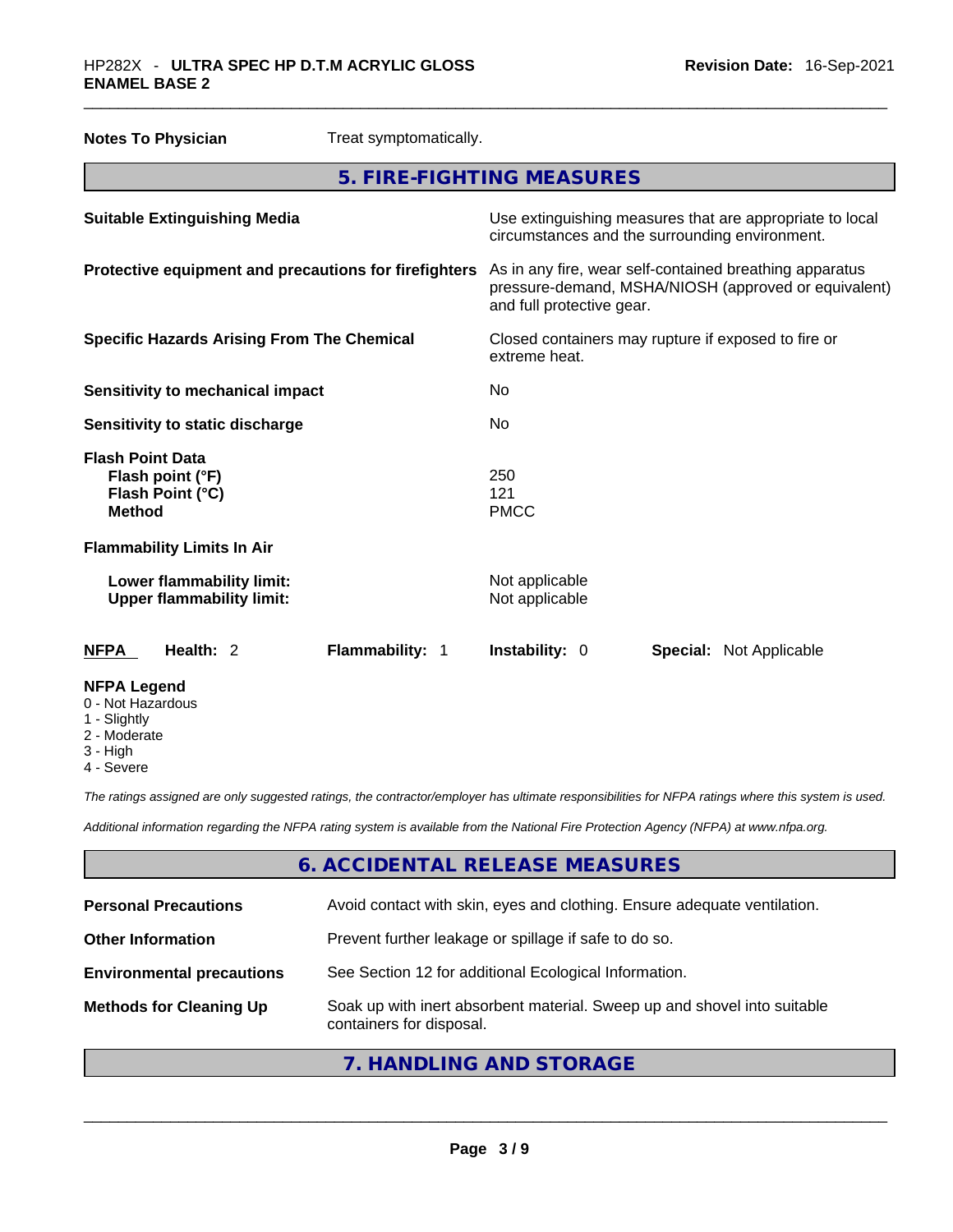| <b>Handling</b>               | Avoid contact with skin, eyes and clothing. Avoid breathing vapors, spray mists or<br>sanding dust. In case of insufficient ventilation, wear suitable respiratory<br>equipment. |
|-------------------------------|----------------------------------------------------------------------------------------------------------------------------------------------------------------------------------|
| <b>Storage</b>                | Keep container tightly closed. Keep out of the reach of children.                                                                                                                |
| <b>Incompatible Materials</b> | No information available                                                                                                                                                         |
|                               |                                                                                                                                                                                  |

# **8. EXPOSURE CONTROLS/PERSONAL PROTECTION**

### **Exposure Limits**

| <b>Chemical</b><br>name               | . .<br>ד שומח<br>л.<br>ACGII<br>. .              | <b>DE</b><br><b>OUA</b><br>י היה<br>-- |
|---------------------------------------|--------------------------------------------------|----------------------------------------|
| $\sim$<br><br>าium<br>dioxide<br>⊣tan | "WA.<br>. .<br>ma/m <sup>3</sup><br>.<br>$\cdot$ | <b>TIAIA</b><br>ma/m<br>VV/<br>. .     |

#### **Legend**

ACGIH - American Conference of Governmental Industrial Hygienists Exposure Limits OSHA - Occupational Safety & Health Administration Exposure Limits N/E - Not Established

| <b>Engineering Measures</b> | Ensure adequate ventilation, especially in confined areas. |
|-----------------------------|------------------------------------------------------------|
|                             |                                                            |

#### **Personal Protective Equipment**

| <b>Eye/Face Protection</b>    | Safety glasses with side-shields.                                                                                                                                                                                                                                                                                            |
|-------------------------------|------------------------------------------------------------------------------------------------------------------------------------------------------------------------------------------------------------------------------------------------------------------------------------------------------------------------------|
| <b>Skin Protection</b>        | Protective gloves and impervious clothing.                                                                                                                                                                                                                                                                                   |
| <b>Respiratory Protection</b> | In operations where exposure limits are exceeded, use a NIOSH approved<br>respirator that has been selected by a technically qualified person for the specific<br>work conditions. When spraying the product or applying in confined areas, wear a<br>NIOSH approved respirator specified for paint spray or organic vapors. |
| <b>Hygiene Measures</b>       | Avoid contact with skin, eyes and clothing. Remove and wash contaminated                                                                                                                                                                                                                                                     |

clothing before re-use. Wash thoroughly after handling.

# **9. PHYSICAL AND CHEMICAL PROPERTIES**

| Appearance              | liquid                   |
|-------------------------|--------------------------|
| Odor                    | little or no odor        |
| <b>Odor Threshold</b>   | No information available |
| Density (Ibs/gal)       | $9.45 - 9.55$            |
| <b>Specific Gravity</b> | $1.13 - 1.15$            |
| рH                      | No information available |
| <b>Viscosity (cps)</b>  | No information available |
| Solubility(ies)         | No information available |
| <b>Water solubility</b> | No information available |
| <b>Evaporation Rate</b> | No information available |
| Vapor pressure          | No information available |
| Vapor density           | No information available |
| Wt. % Solids            | 40 - 50                  |
| Vol. % Solids           | $35 - 45$                |
| Wt. % Volatiles         | $50 - 60$                |
| Vol. % Volatiles        | $55 - 65$                |
|                         |                          |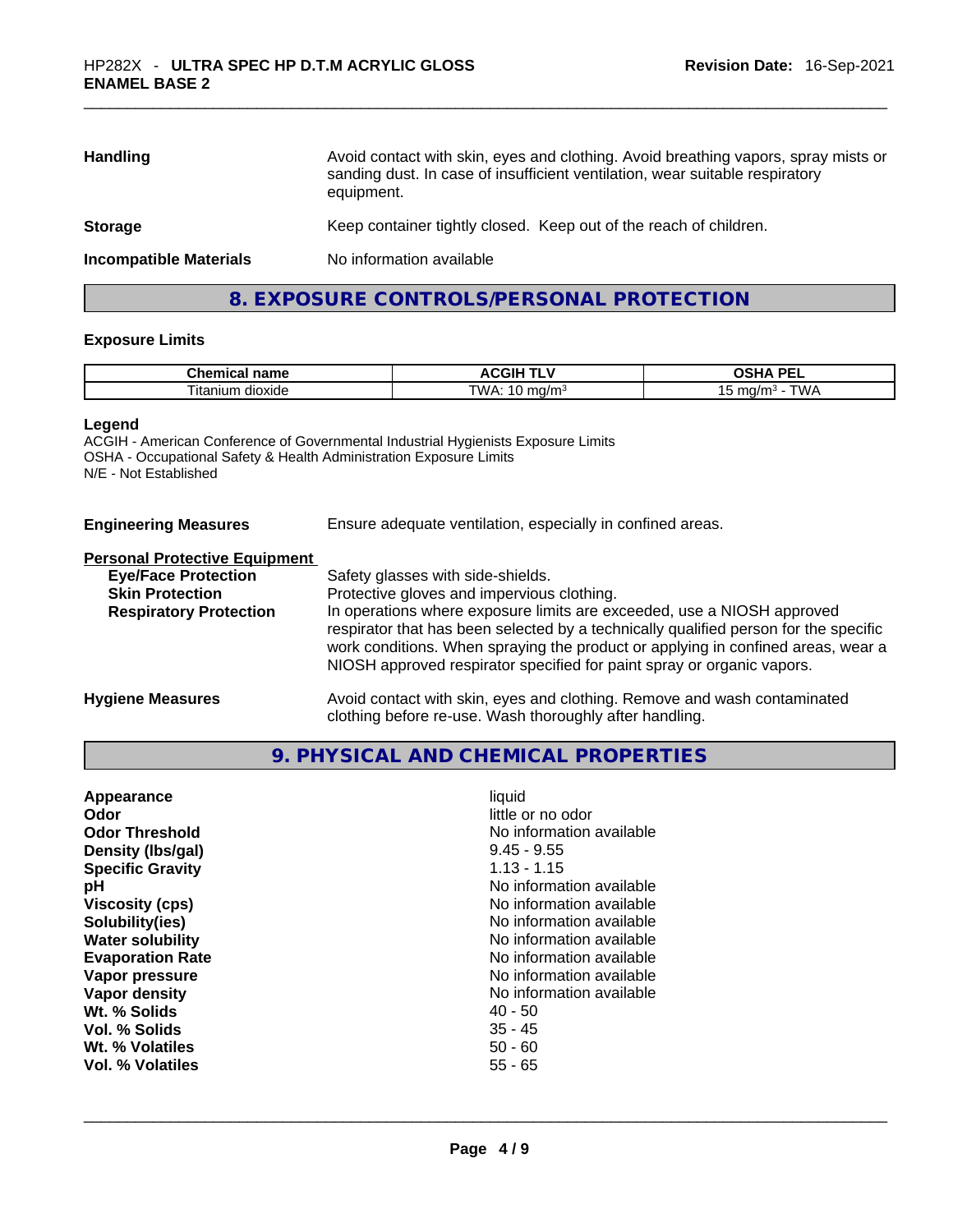| Revision Date: 16-Sep-2021 |
|----------------------------|
|----------------------------|

| <b>VOC Regulatory Limit (g/L)</b>    | < 150                    |
|--------------------------------------|--------------------------|
| <b>Boiling Point (°F)</b>            | 212                      |
| <b>Boiling Point (°C)</b>            | 100                      |
| Freezing point (°F)                  | 32                       |
| <b>Freezing Point (°C)</b>           | 0                        |
| Flash point (°F)                     | 250                      |
| Flash Point (°C)                     | 121                      |
| <b>Method</b>                        | <b>PMCC</b>              |
| Flammability (solid, gas)            | Not applicable           |
| <b>Upper flammability limit:</b>     | Not applicable           |
| Lower flammability limit:            | Not applicable           |
| <b>Autoignition Temperature (°F)</b> | No information available |
| <b>Autoignition Temperature (°C)</b> | No information available |
| Decomposition Temperature (°F)       | No information available |
| Decomposition Temperature (°C)       | No information available |
| <b>Partition coefficient</b>         | No information available |

# **10. STABILITY AND REACTIVITY**

**Reactivity Not Applicable Not Applicable Chemical Stability Chemical Stability** Stable under normal conditions. **Conditions to avoid Prevent from freezing. Incompatible Materials Incompatible Materials Materials No materials to be especially mentioned. Hazardous Decomposition Products** None under normal use. **Possibility of hazardous reactions** None under normal conditions of use.

**11. TOXICOLOGICAL INFORMATION** 

| <b>Product Information</b>               |                                                                                                                                                 |
|------------------------------------------|-------------------------------------------------------------------------------------------------------------------------------------------------|
| Information on likely routes of exposure |                                                                                                                                                 |
|                                          | <b>Principal Routes of Exposure</b> Eye contact, skin contact and inhalation.                                                                   |
| <b>Acute Toxicity</b>                    |                                                                                                                                                 |
| <b>Product Information</b>               | No information available                                                                                                                        |
|                                          | Symptoms related to the physical, chemical and toxicological characteristics                                                                    |
| <b>Symptoms</b>                          | No information available                                                                                                                        |
|                                          | Delayed and immediate effects as well as chronic effects from short and long-term exposure                                                      |
| Eye contact<br><b>Skin contact</b>       | May cause slight irritation.<br>Substance may cause slight skin irritation. Prolonged or repeated contact may dry<br>skin and cause irritation. |
|                                          |                                                                                                                                                 |
|                                          |                                                                                                                                                 |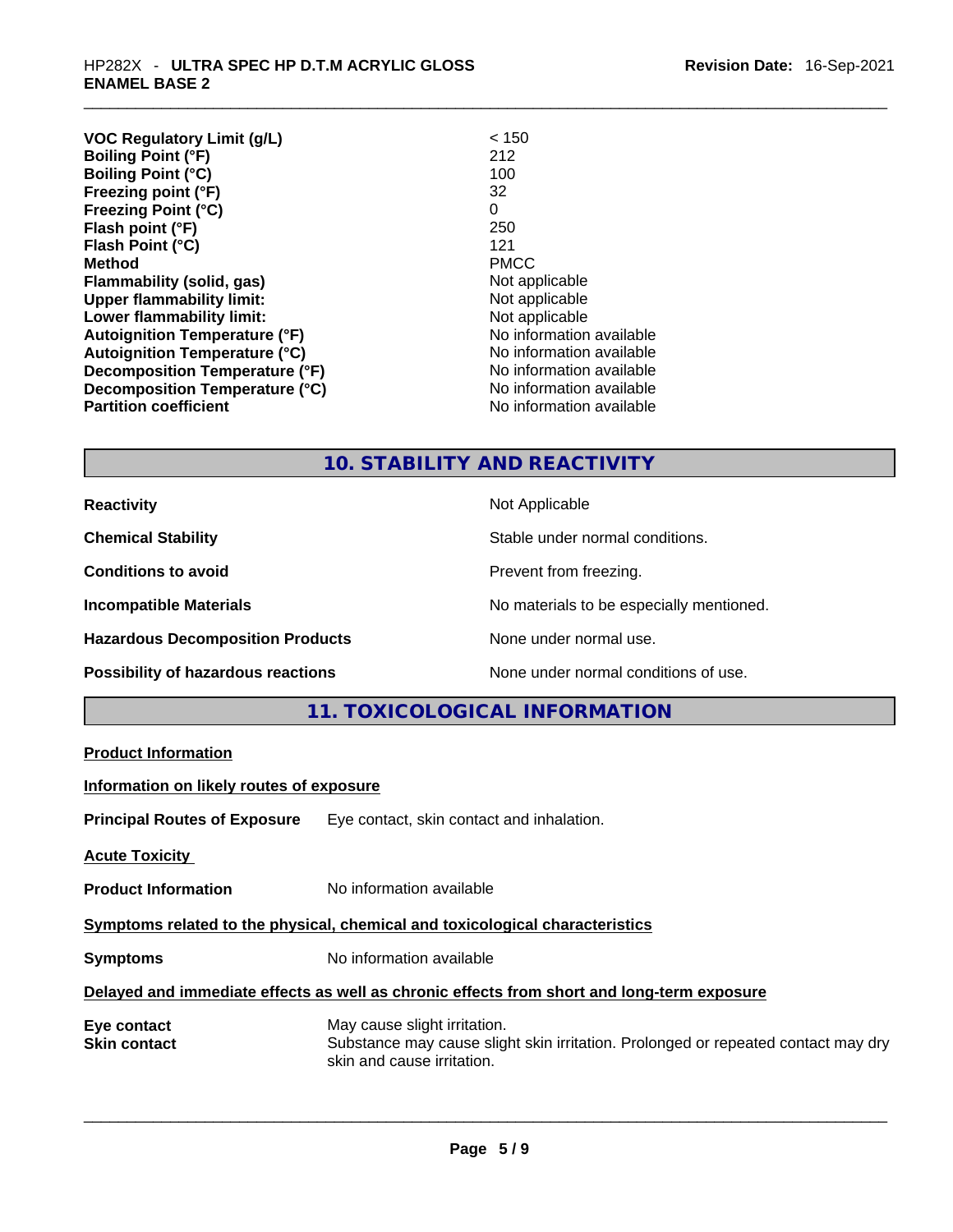| <b>Inhalation</b>               | May cause irritation of respiratory tract.                                      |
|---------------------------------|---------------------------------------------------------------------------------|
| Ingestion                       | Ingestion may cause gastrointestinal irritation, nausea, vomiting and diarrhea. |
| <b>Sensitization</b>            | No information available                                                        |
| <b>Neurological Effects</b>     | No information available.                                                       |
| <b>Mutagenic Effects</b>        | No information available.                                                       |
| <b>Reproductive Effects</b>     | Possible risk of impaired fertility. Possible risk of harm to the unborn child. |
| <b>Developmental Effects</b>    | No information available.                                                       |
| <b>Target organ effects</b>     | No information available.                                                       |
| <b>STOT - single exposure</b>   | No information available.                                                       |
| <b>STOT - repeated exposure</b> | No information available.                                                       |
| Other adverse effects           | No information available.                                                       |
| <b>Aspiration Hazard</b>        | No information available                                                        |

### **Numerical measures of toxicity**

### **The following values are calculated based on chapter 3.1 of the GHS document**

| <b>ATEmix (oral)</b>   | 31723 mg/kg  |
|------------------------|--------------|
| <b>ATEmix (dermal)</b> | 177462 mg/kg |

### **Component Information**

| Chemical name                                                 | Oral LD50             | Dermal LD50 | Inhalation LC50          |
|---------------------------------------------------------------|-----------------------|-------------|--------------------------|
| Titanium dioxide<br>13463-67-7                                | $> 10000$ mg/kg (Rat) |             |                          |
| 2,2,4-trimethyl-1,3-pentanediol<br>diisobutyrate<br>6846-50-0 | $>$ 3200 mg/kg (Rat)  |             | $> 5.3$ mg/L (Rat) 6 h   |
| Zinc phosphate<br>7779-90-0                                   | $>$ 5000 mg/kg (Rat)  |             | $\overline{\phantom{a}}$ |

### **Chronic Toxicity**

#### **Carcinogenicity**

*The information below indicates whether each agency has listed any ingredient as a carcinogen:.* 

| <b>Chemical name</b> | IARC                 | <b>NTP</b> | OSHA   |
|----------------------|----------------------|------------|--------|
|                      | 2B<br>Possible Human |            | Listed |
| Titanium<br>dioxide  | Carcinogen           |            |        |

• Although IARC has classified titanium dioxide as possibly carcinogenic to humans (2B), their summary concludes: "No significant exposure to titanium dioxide is thought to occur during the use of products in which titanium dioxide is bound to other materials, such as paint."

### **Legend**

IARC - International Agency for Research on Cancer NTP - National Toxicity Program OSHA - Occupational Safety & Health Administration

**12. ECOLOGICAL INFORMATION** 

### **Ecotoxicity Effects**

The environmental impact of this product has not been fully investigated.

# **Product Information**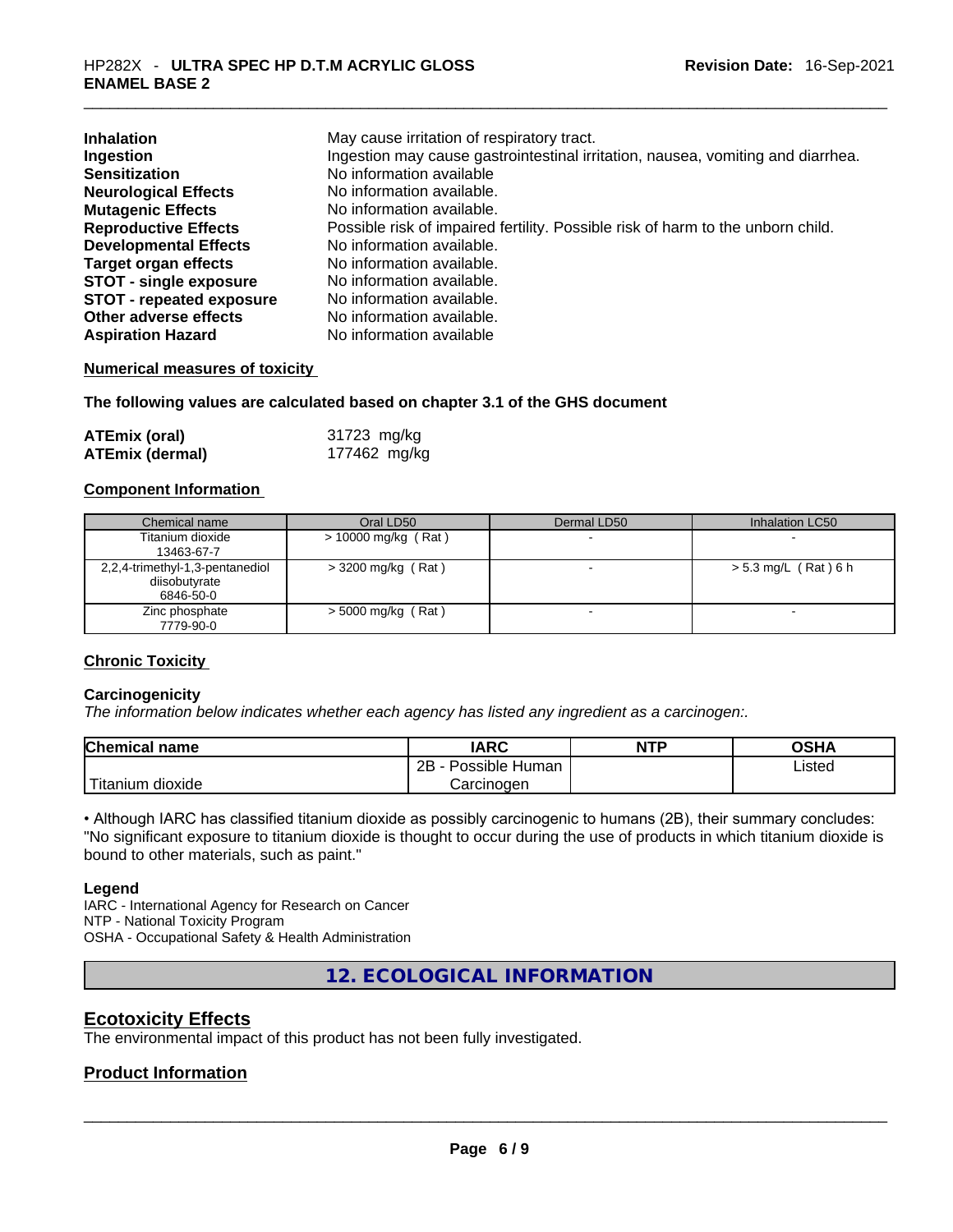### **Acute Toxicity to Fish**

No information available

# **Acute Toxicity to Aquatic Invertebrates**

No information available

# **Acute Toxicity to Aquatic Plants**

No information available

### **Persistence / Degradability**

No information available.

#### **Bioaccumulation**

No information available.

#### **Mobility in Environmental Media**

No information available.

### **Ozone**

No information available

### **Component Information**

### **Acute Toxicity to Fish**

Titanium dioxide  $LCS0:$  > 1000 mg/L (Fathead Minnow - 96 hr.)

### **Acute Toxicity to Aquatic Invertebrates**

No information available

### **Acute Toxicity to Aquatic Plants**

No information available

|                              | 13. DISPOSAL CONSIDERATIONS                                                                                                                                                                                               |
|------------------------------|---------------------------------------------------------------------------------------------------------------------------------------------------------------------------------------------------------------------------|
| <b>Waste Disposal Method</b> | Dispose of in accordance with federal, state, and local regulations. Local<br>requirements may vary, consult your sanitation department or state-designated<br>environmental protection agency for more disposal options. |
|                              | 14. TRANSPORT INFORMATION                                                                                                                                                                                                 |
| <b>DOT</b>                   | Not regulated                                                                                                                                                                                                             |
| <b>ICAO / IATA</b>           | Not regulated                                                                                                                                                                                                             |
| <b>IMDG / IMO</b>            | Not regulated                                                                                                                                                                                                             |
|                              | <b>15. REGULATORY INFORMATION</b>                                                                                                                                                                                         |
|                              |                                                                                                                                                                                                                           |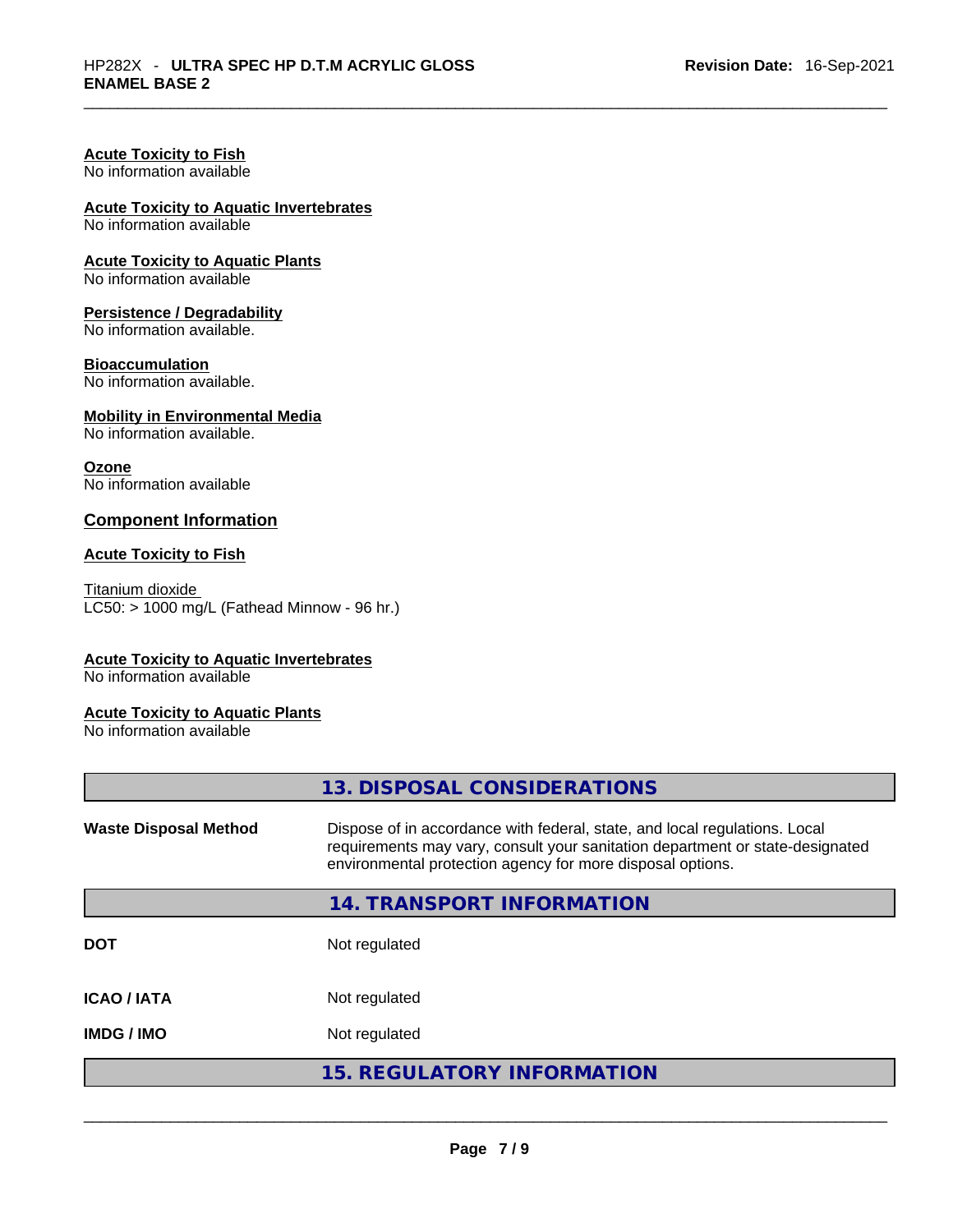### **International Inventories**

| <b>TSCA: United States</b> | Yes - All components are listed or exempt. |
|----------------------------|--------------------------------------------|
| <b>DSL: Canada</b>         | Yes - All components are listed or exempt. |

# **Federal Regulations**

#### **SARA 311/312 hazardous categorization**

| Acute health hazard               | No  |
|-----------------------------------|-----|
| Chronic Health Hazard             | Yes |
| Fire hazard                       | Nο  |
| Sudden release of pressure hazard | Nο  |
| Reactive Hazard                   | Nο  |

### **SARA 313**

Section 313 of Title III of the Superfund Amendments and Reauthorization Act of 1986 (SARA). This product contains a chemical or chemicals which are subject to the reporting requirements of the Act and Title 40 of the Code of Federal Regulations, Part 372:

| <b>Chemical name</b> | CAS No.   | Weight-% | <b>CERCLA/SARA 313</b>     |
|----------------------|-----------|----------|----------------------------|
|                      |           |          | (de minimis concentration) |
| Zinc phosphate       | 7779-90-0 |          |                            |

**Clean Air Act,Section 112 Hazardous Air Pollutants (HAPs) (see 40 CFR 61)**

This product contains the following HAPs:

*None*

### **US State Regulations**

### **California Proposition 65**

**WARNING:** This product can expose you to chemicals including Titanium dioxide, which are known to the State of California to cause cancer, and Toluene which are known to the State of California to cause birth defects or other reproductive harm. For more information go to www.P65Warnings.ca.gov

### **State Right-to-Know**

| Chemical<br>name             | <b>Massachusetts</b> | . .<br>. Jersev<br><b>New</b> | Pennsylvania |
|------------------------------|----------------------|-------------------------------|--------------|
| <br>÷.<br>dioxide<br>itanium |                      |                               |              |
| Zinc phosphate               |                      |                               |              |

### **Legend**

X - Listed